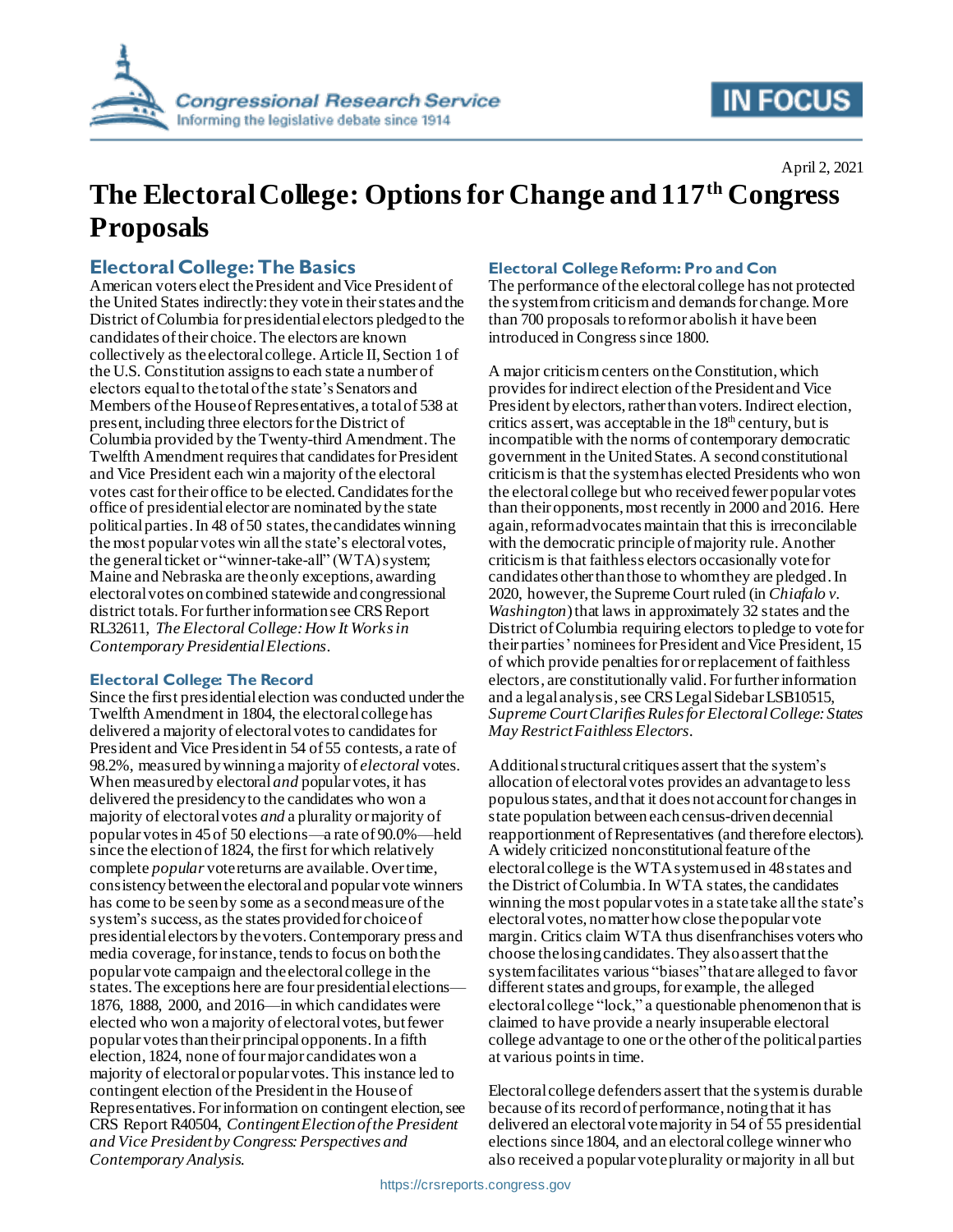five of those elections. They also maintain that it is democratic because presidential electors are popularly elected. From a practical standpoint, they claim that it is a key support of the federal system, that it has contributed to a stable and moderate political party system, and that by tending to magnify electoral vote margins, WTA actually enhances the winning candidate's legitimacy.

#### **Prospects for Change**

Because many of the electoral college system's procedures are set by the Constitution, it would take a constitutional amendment to revise or replace them. The Constitution, however, is not easily amended: proposal by Congress requires a vote by two-thirds of Senators and Representatives, followed by ratification by three-fourths of the states. In addition, amendments adopted since the  $18<sup>th</sup>$ Amendment have usually included a seven-year ratification deadline.According to the Senate Historian, approximately 11,770 amendments were introduced between 1789 and 2019; 33 were proposed by Congress, and 27 have been ratified. Congress actively considered electoral college reform or replacement from the 1940s through the 1970s, but no proposed amendment reached the floor of either chamber after 1979. Since the 2016 election, congressional interest has revived, focusing on amendments that would replace the electoral college system with direct popular election.

## **Reform Options**

Reform options include proposals to retain the basic electoral college system; these would eliminate the office of presidential elector but retain electoral votes. Beyond this common feature, three principal options for reform have been proposed over time: (1) the automatic plan, which would mandate the general ticket WTA system in all states and the District of Columbia; (2) the district system, currently adopted in Maine and Nebraska, which would allocate electoral votes by congressional district and atlarge in each state; and (3) the proportional system, which would award electoral votes in direct proportion to the percentage of votes gained by the competing candidates in each state.

Since the late  $20<sup>th</sup>$  century, most electoral college proposals would eliminate the system entirely and replace it with direct popular election of the President and Vice President, with either a plurality or majority of the popular vote necessary to win.

Direct popular election proposals fall into two categories; the first includes resolutions that would establish direct popular election but otherwise make few other changes in the presidential election process.

The second category would establish direct popular election, and would also enable Congress to provide by law for enhanced federal authority over a range of electionrelated issues. Some of these elements include authorizing Congress to provide by law for (1) the times, places, and manner of holding presidential elections; (2) uniform residence standards;(3) vacancies in presidential candidacies; (4) a definition of citizenship for the purposes

of voting; (5) national voter registration; (6) inclusion of U.S. territories in the presidential election process; (7) establishment of an election day holiday;and (8) congressionally legislated federal ballot access standards for parties and candidates.

#### **An Enlarged Federal Role in Presidential Elections?**

Electoral college supporters arguably would oppose any proposal to eliminate the system for reasons cited earlier in this document, but they might express added concern about the prospect ofincreased federal authority over presidential election administration. Their questions might include the following:Would federal involvement in traditionally state and local practices impose additional responsibilities and uncompensated costs on state and local governments? Would the states' expenses be compensated by federal assistance? Would an enlarged federal role in election procedures constitute an intrusion in responsibilities traditionally carried out by state and localgovernments? Would a federalized election administration system be able to manage efficiently the wide range of differencesin state and local conditions? Would there be long-term negative implications for federalism?

Conversely, proponents might assert that enhanced federal authority in the context of direct popular election would be appropriate for national elections. In the  $117<sup>th</sup> Congress$ , H.R. 1, the For the People Act of 2021, includes relevant provisions. See CRS In Focus IF11097, *H.R. 1: Overview and Related CRS Products*, for further information.

## **117th Congress Reform Measures**

One joint resolution proposing direct popular election has been introduced to date in the  $117<sup>th</sup>$  Congress.

#### **H.J. Res. 14**

This resolution was introduced on January 11, 2021, by Representative Steve Cohen and eight cosponsors. It was referred to the House Judiciary Committee on the same day. The resolution contains specific proposals for the establishment of direct election. To date, there has been no further action.

It would (1) provide for direct election of the President and Vice President by the people;(2) define voters as "electors of the most populous branch" of the state legislature in each state; (3) empower Congress to set "uniform age qualifications";(4) formalize the joint candidacy of President and Vice President on the same ticket;(5) declare the candidates winning "the greatest number of votes" to be elected; (6) authorize Congress to provide for the "times, places, and manner of holding such elections and entitlement to inclusion on the ballot"; and(7) authorize Congress to provide by law for the case of death of a candidate or a candidate's departure from the ticket. The resolution sets a seven-year deadline for ratification.

**Thomas H. Neale**, Specialist in American National Government